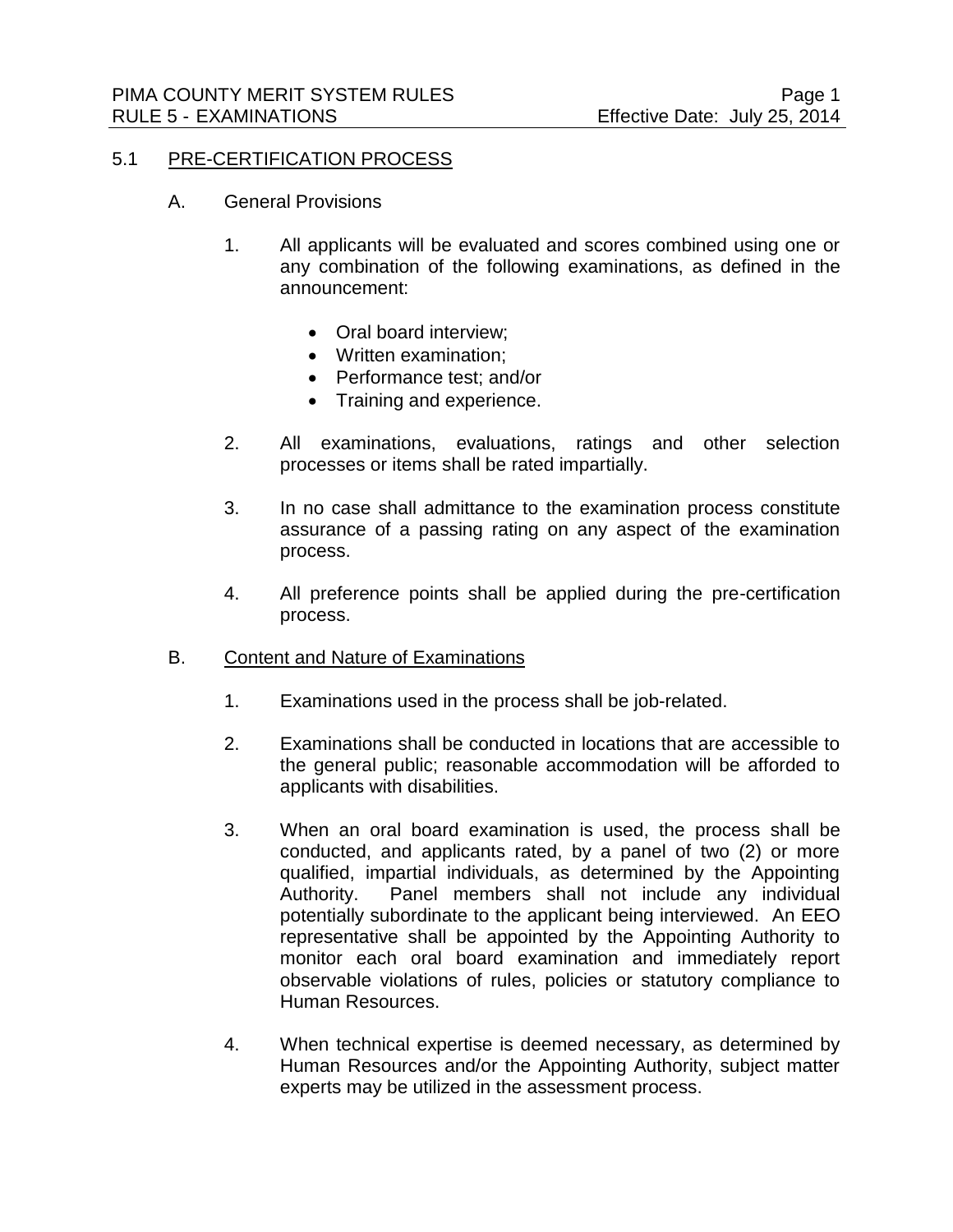## 5.1 C. Evaluating Results and Rating Examinations

- 1. Human Resources shall utilize professionally accepted principles and methods to ensure that examinations meet acceptable standards of validity and reliability.
- 2. Human Resources shall determine the minimum rating which must be attained by an applicant in order for the applicant to compete in the next phase of the selection process.
- 3. The minimum passing score will be given to a laid off employee applying for a position in his/her current classification where minimum qualifications are determined by testing. The employee may take the test to receive a higher test score, but in no event shall he/she be given less than a passing score. The employee will be required to take and pass the examination when applying for a position in a classification other than that from which he/she was laid off.
- 4. Clerical test scores will remain valid for a period of one year. County employees may retake clerical examinations prior to the expiration of their test scores at a time and date scheduled by the Human Resources Department. Employees retaking clerical examinations are subject to the provisions of 5.1 D.1 below.
- 5. Human Resources may limit the number of applicants accepted to an examination.

# D. Retaking Examinations and Test Security

- 1. Unless otherwise provided in these Rules, a written test shall not be retaken by an applicant for a period of ninety (90) days from the date of the last examination. In each case of a repeated test, the most recent test score achieved shall be used to determine the eligibility of the applicant.
- 2. Human Resources shall take precautions as necessary to safeguard the security and confidentiality of examination materials.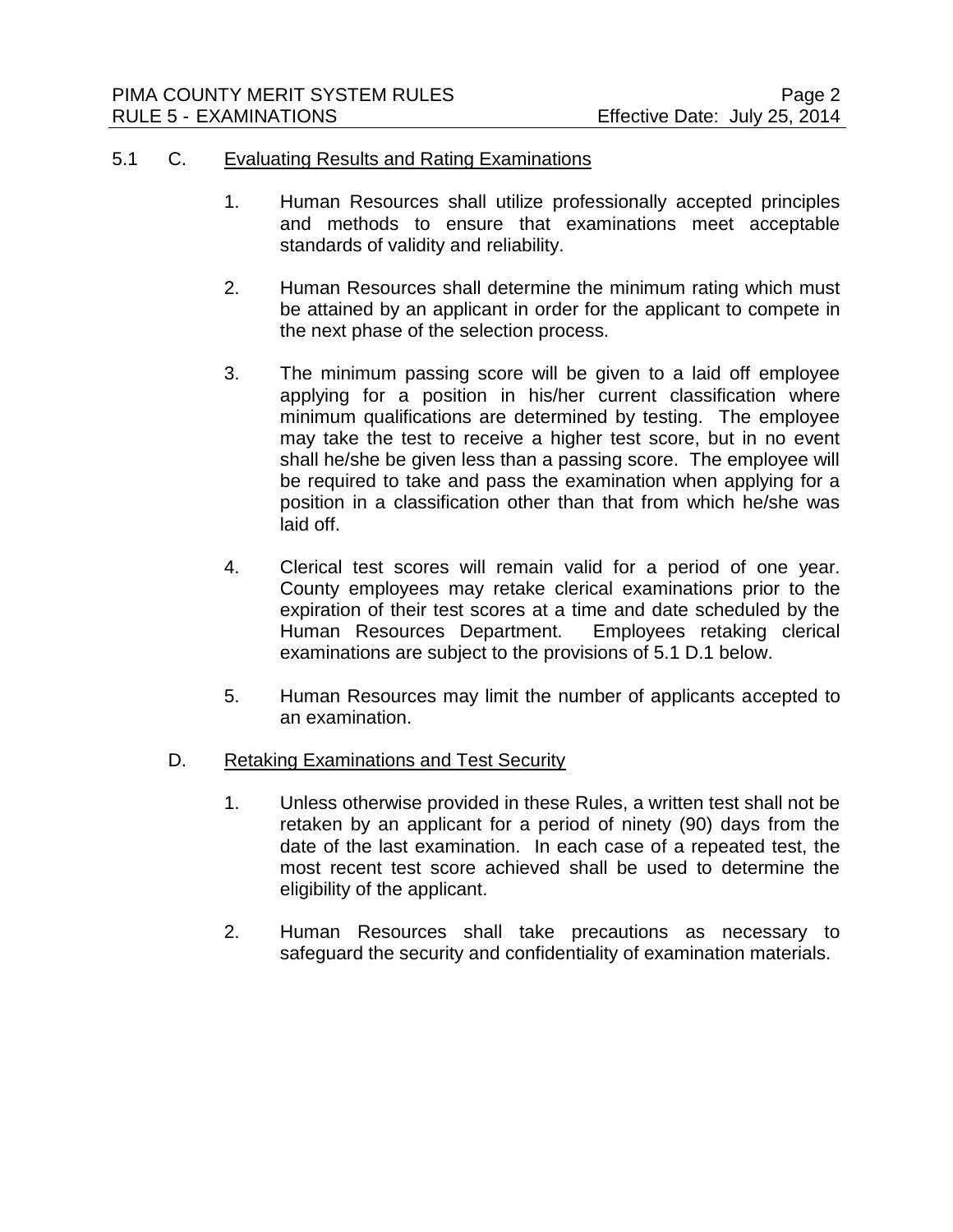## 5.2 PREFERENCE POINTS

Veteran's preference shall be granted in compliance with federal law and state statute. Disability preference shall be granted in accordance with state law. Native American preference shall be granted in compliance with the Board of Supervisors' Native American Employment Policy. Preference points will be awarded during the pre-certification process for applicants who have received a passing score on an employment application. Preference points allow eligible applicants additional opportunity to be interviewed or otherwise reviewed by the hiring department for an initial appointment and shall not ordinarily be used to displace otherwise qualified candidates.

- A. Veteran: Veterans meeting the statutory requirements shall be awarded five (5) preference points.
- B. Spouse or Surviving Spouse: The spouse or surviving spouse of a veteran who meets the statutory requirements shall be awarded five (5) preference points.
- C. Disabled Applicants: Five (5) preference points shall be awarded to disabled applicants if the applicant has substantiated the disability by completing a Pima County Disclosure Form and submitting it with the application.
- D. Disabled Veterans: A total of ten (10) preference points shall be awarded to disabled veterans who meet the statutory requirements and submit the required documentation.
- E. Native Americans: Five (5) preference points shall be awarded to Native Americans who meet the membership requirements of an established tribe and submit the required documentation to show they are recognized as members of that tribe. Native American preference points shall be awarded in addition to veteran's and/or disability preference points.

#### 5.3 INSPECTION OF WRITTEN TESTS

- A. An applicant may compare his/her answer sheet for any written test with the scoring key for the purpose of determining whether the answers were accurately scored. Such inspection shall be under supervision of a Human Resources staff member or authorized representative, with security procedures and at such location as determined by Human Resources.
- B. Any applicant who reviews his/her answer sheet with a score key must wait ninety (90) days from the date of review before retaking a written test where the same test materials are being used.